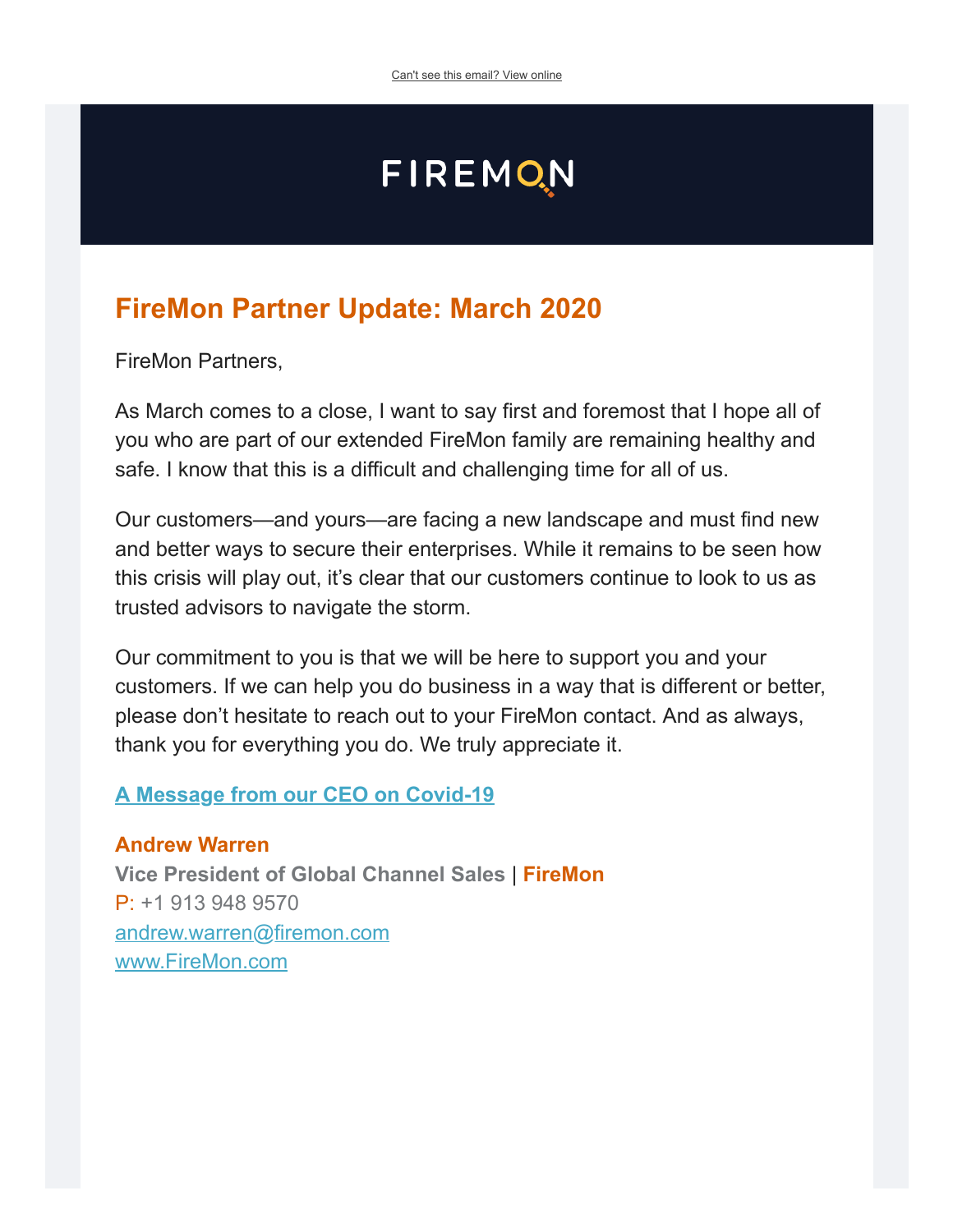

Even though the world is changing rapidly around us, many of our customers are still moving forward with key initiatives. So, I did want to highlight that our March Deal Registration Spiff is still running through the end of the month.

For every Qualified Deal Registration you submit before the end of March, you could earn a minimum of \$500—and up to \$5,500 if it closes before October 1, 2020.

Let's work together to support our customers and drive pipeline. Reach out to your CAM if you have any questions.

[REGISTER A DEAL](http://content.firemon.com/e/11772/egistration-register-deal-aspx/6gy76s/1038337793?h=MvNCnP4tgVG1EgEOfMxoEWcTOLGObdFhTpl8LWGYtTg)



We'd like to say a big Thank You to all of you that stopped by to visit us at the RSA Conference and our event at the Press Club where we announced our **[2019 Ignite Partner Award Winners.](http://content.firemon.com/e/11772/urity-operations-with-firemon-/6gy76v/1038337793?h=MvNCnP4tgVG1EgEOfMxoEWcTOLGObdFhTpl8LWGYtTg)**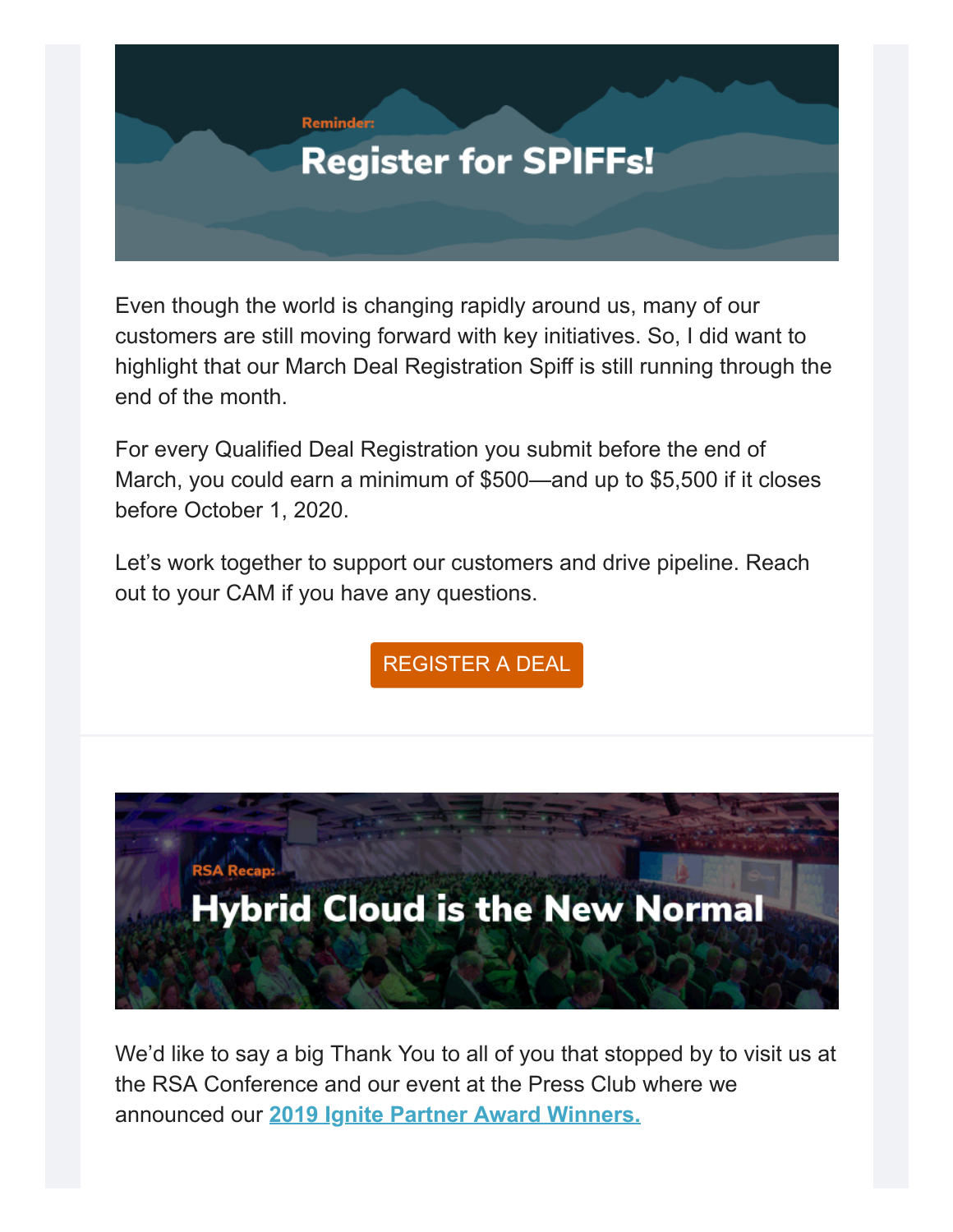Over dozens of customer and partner conversations at the event, it's clear that hybrid cloud architectures are top of mind for virtually everyone. This introduces a whole host of security challenges including identifying and closing gaps and ensuring compliance.

To that end, we made some exciting announcements around FireMon Integrations and cloud support. The big picture is that the **[FireMon API](http://content.firemon.com/e/11772/products-firemon-integrations-/6gy77s/1038337793?h=MvNCnP4tgVG1EgEOfMxoEWcTOLGObdFhTpl8LWGYtTg)** helps you get more value from your existing security tools. But in addition, we were pleased to introduce new and/or updated integration briefs:

- [FireMon + Microsoft Azure](http://content.firemon.com/e/11772/firemon-microsoft-azure-/6gy76z/1038337793?h=MvNCnP4tgVG1EgEOfMxoEWcTOLGObdFhTpl8LWGYtTg)
- [FireMon + AWS](http://content.firemon.com/e/11772/azon-web-services-integration-/6gy772/1038337793?h=MvNCnP4tgVG1EgEOfMxoEWcTOLGObdFhTpl8LWGYtTg)
- [FireMon + Swimlane](http://content.firemon.com/e/11772/firemon-swimlane-/6gy774/1038337793?h=MvNCnP4tgVG1EgEOfMxoEWcTOLGObdFhTpl8LWGYtTg)
- [FireMon + ServiceNow](http://content.firemon.com/e/11772/firemon-servicenow-/6gy776/1038337793?h=MvNCnP4tgVG1EgEOfMxoEWcTOLGObdFhTpl8LWGYtTg)
- [FireMon + Cisco ACI](http://content.firemon.com/e/11772/firemon-cisco-aci/6gy778/1038337793?h=MvNCnP4tgVG1EgEOfMxoEWcTOLGObdFhTpl8LWGYtTg)

Check out our **[RSA Conference 2020 blog](http://content.firemon.com/e/11772/s-seek-to-close-security-gaps-/6gy77b/1038337793?h=MvNCnP4tgVG1EgEOfMxoEWcTOLGObdFhTpl8LWGYtTg)** for more takeaways.

[READ THE BLOG](http://content.firemon.com/e/11772/s-seek-to-close-security-gaps-/6gy77b/1038337793?h=MvNCnP4tgVG1EgEOfMxoEWcTOLGObdFhTpl8LWGYtTg)

## **Your Personal Trainer**

As more organizations move to the cloud and transform their networks, we know that knowledge is power for our partners. We offer training on all the FireMon solutions in all our focus areas—Adaptive Automation, Continuous Compliance, and Attack Surface Reduction. You'll find all the most current materials in the **[Ignite Partner Portal](http://content.firemon.com/e/11772/English-/6gy77d/1038337793?h=MvNCnP4tgVG1EgEOfMxoEWcTOLGObdFhTpl8LWGYtTg)**, so be sure to head on over there and take advantage!

[START LEARNING](http://content.firemon.com/e/11772/English-/6gy77d/1038337793?h=MvNCnP4tgVG1EgEOfMxoEWcTOLGObdFhTpl8LWGYtTg)